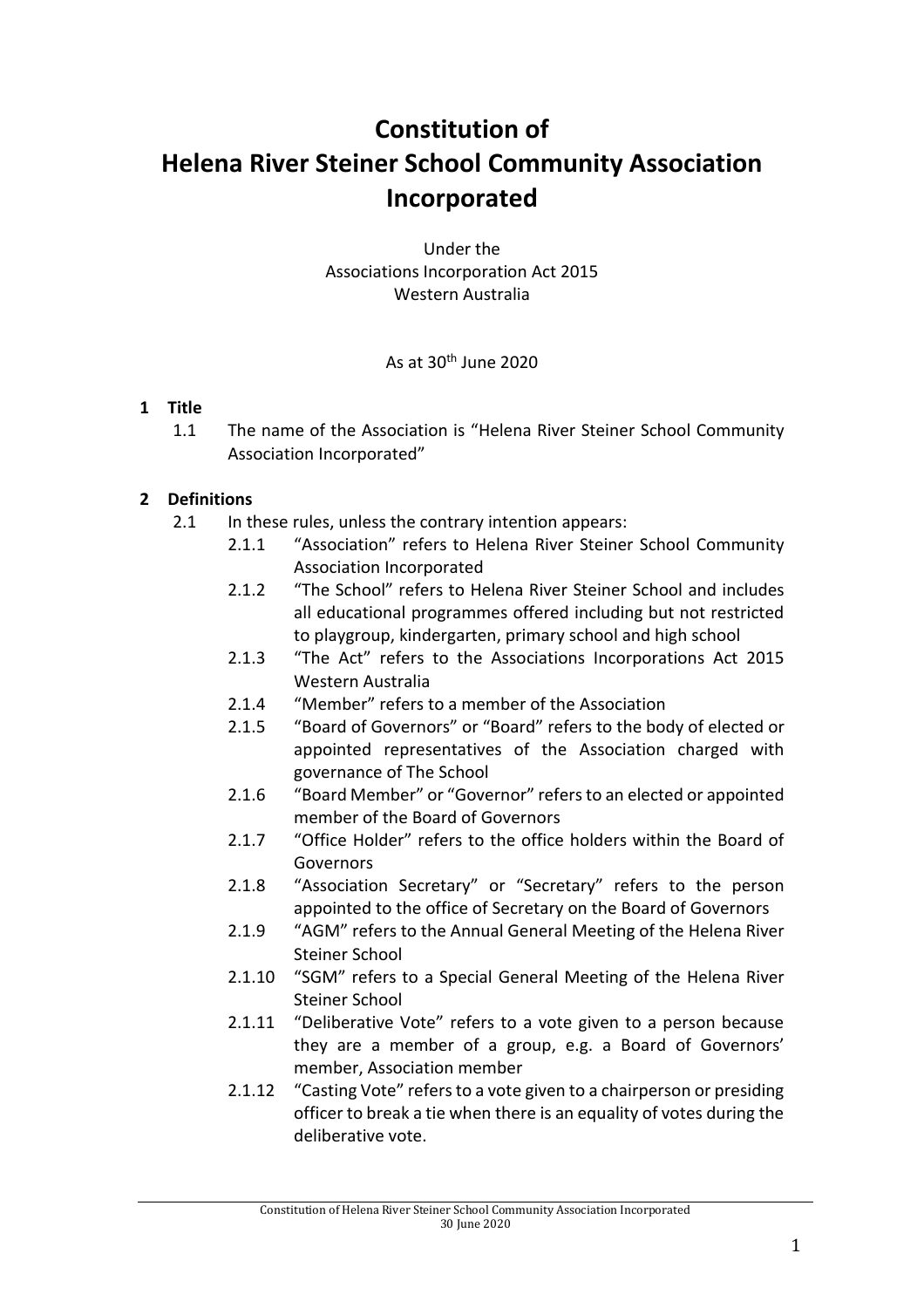- 2.1.13 "Leadership Team" refers to the member(s) of staff appointed to manage the School according to the leadership structure determined by the Board of Governors
- 2.1.14 "P&F" refers to the parents and friends of the Association that have come together to form a sub-committee whose activities and fundraising are for the betterment and advancement of the school.
- 2.1.15 "Building Fund" refers to the public fund established and maintained solely for providing money for the acquisition, construction or maintenance of school buildings.

#### **3 Objects**

- 3.1 The objects of the Association are:
	- 3.1.1 To establish and operate, in the Swan area of the Perth, Western Australia, a school offering educational programmes based on the principles, practices and methods indicated by Rudolf Steiner in their application to the education and recreation of children and adults including playgroup, kindergarten, primary school, high school, college, institutions, laboratories, reading rooms, libraries, lecture halls, theatres, gymnasia, recreational facilities, workshops studios, and all types of indoor and outdoor educational facilities, and for the training of teachers and craftspeople and others.
	- 3.1.2 The income and property of the Association shall be applied solely towards the promotion of the objects or purposes of the Association. No portion of the income or property shall be paid, transferred or otherwise distributed directly or indirectly to any member of the Association except in good faith in the promotion of those objects or purposes. Provided that nothing shall prevent the fair and appropriate payment of remuneration to any employee of the Association or any other person or member of the Association in return for the required services rendered to the Association and authorised by the Board of Governors.

#### **4 Powers**

- 4.1 In addition to the powers conferred under the Act, the Association may:
	- 4.1.1 Acquire, hold and deal with real and personal property;
	- 4.1.2 Open and operate bank accounts in the name of the Association;
	- 4.1.3 Invest, borrow and deal with the funds of the Association;
	- 4.1.4 Enter into contracts in the name of the Association;
	- 4.1.5 Employ or dismiss persons as members of the staff of the school on terms and conditions approved by the Board of Governors;
	- 4.1.6 Establish and conduct, or arrange for the conduct of, facilities and services to enhance the education, development, care, safety, health or welfare of children and students.
	- 4.1.7 Create and adopt rules for the purpose of furthering its objectives, as set out in "3. Objects"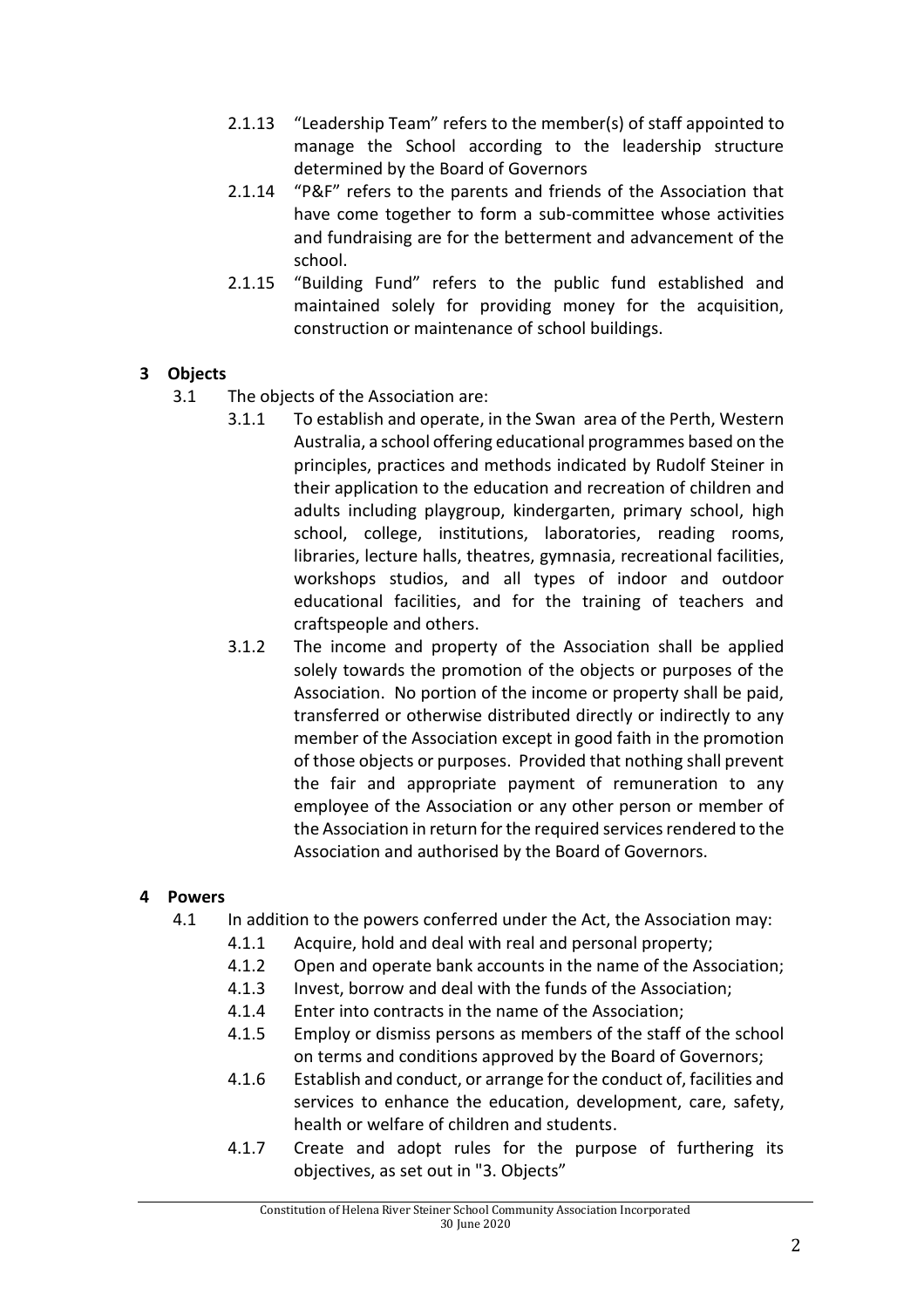4.2 The Association's powers must be exercised in accordance with the requirements of the Act and this Constitution.

# **5 Membership**

- 5.1 Persons who are willing to support and abide by the objects of the Association are eligible to become members of the Association including:
	- 5.1.1 All parents or guardians registered on the enrolment form of children enrolled to attend The School (Parent Member);
	- 5.1.2 All persons employed as a member of staff either on a full-time or part-time basis (Staff Member);
	- 5.1.3 Any person who applies in writing to the Association Secretary (Community Member).
- 5.2 Annual membership will be automatically confirmed for all Parent Members whose children attend the school. Annual membership will be automatically confirmed for all Staff Members currently employed by the school.
- 5.3 A member shall cease to be a member with immediate effect when:
	- 5.3.1 His or her child's enrolment is withdrawn, per section 5.1.1;
	- 5.3.2 He or she ceases to be employed as a member of staff, per section 5.1.2;
	- 5.3.3 He or she resigns in writing to the Association; or
	- 5.3.4 He or she has their membership terminated, according to section 5.4.
- 5.4 Suspension or Termination of Individual Membership:
	- 5.4.1 If at any time it shall be the opinion of the Board of Governors that the interests of the Association so require then the Board of Governors may suspend or terminate an individual membership.
	- 5.4.2 The Board of Governors must notify the member in writing providing reasons for the suspension or termination;
	- 5.4.3 The member may appeal the decision at a SGM of the Association.
- 5.5 A register of members shall be maintained by the Association Secretary and made available to members for inspection.
- 5.6 It is the responsibility of the individual member to inform the Association Secretary of his/her correct name and current residential, postal or email address and any address so notified shall be deemed to be the address of the member for all purposes relating to these rules.
- 5.7 Each member in attendance at a meeting is entitled to one deliberative vote.
- 5.8 There shall be no fee to join the Association.

# **6 General Meetings of the Association**

6.1 General Meetings of the Association are open to all Members of the Association.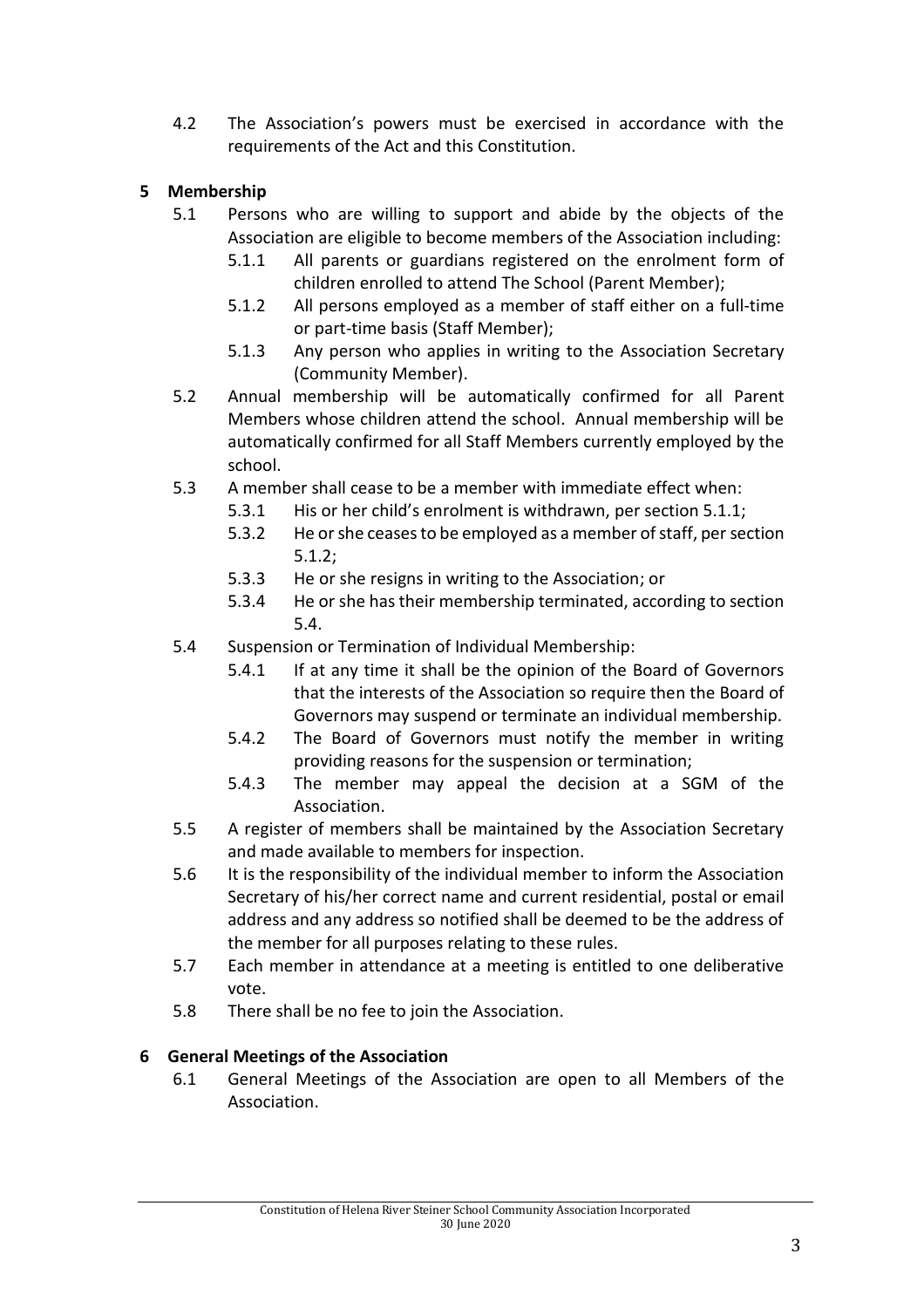- 6.2 Notices for General Meetings
	- 6.2.1 Notices for all Annual General Meetings shall be given with not less than 21 days notice and for all Special General Meetings with not less than 14 days notice prior to the meeting specifying the place, date, time, and agenda of the meeting.
	- 6.2.2 Such notice shall be provided to Association Members via electronic or paper notice to the address provided by the Member.
- 6.3 Quorum for General Meetings
	- 6.3.1 A quorum for General Meetings of the Association shall be 8.
	- 6.3.2 If, within thirty minutes of the starting time, a quorum is not present, the Meeting shall stand adjourned to the same place and time one week later. If at such adjourned Meeting a quorum is not present, those in attendance shall constitute a quorum and may proceed to transact the business for which the meeting was called.
- 6.4 Procedures for General Meetings
	- 6.4.1 Minutes shall be kept of all General Meetings including a record of Members in attendance, reports tabled and resolutions passed; and a Minutes File maintained by the Secretary or other designated person.
	- 6.4.2 The business of the Meeting shall be determined by the Agenda.
	- 6.4.3 Such meeting procedures shall be adopted that allow for the satisfactory conduct and resolution of business of the Association.
		- 6.4.3.1 In the event that a contentious issue or conflict is anticipated or eventuates, then the rules of Formal Meeting Procedure shall be adopted.
	- 6.4.4 Voting shall be by secret ballot or by show of hands as stipulated by the Chairperson of the Meeting for the time being.
	- 6.4.5 Except as provided for elsewhere in this Constitution, resolutions shall be carried by a majority of votes with the Chairperson having a casting vote in the case of an equality of votes during the deliberative vote.
	- 6.4.6 There are no proxies allowed at General Meetings.
- 6.5 Annual General Meeting
	- 6.5.1 The Annual General Meeting shall be held at the School premises by June 30 in each year.
	- 6.5.2 The AGM Agenda shall comprise the following items:
		- 6.5.2.1 Receipt and confirmation of Minutes of previous AGM and any Special General Meetings held in the intervening period;
		- 6.5.2.2 Receipt of the Board of Governors' Report including audited financial statements;
		- 6.5.2.3 Resolution to adopt or otherwise the Board of Governor's Report
		- 6.5.2.4 Election of Governors to vacancies on the Board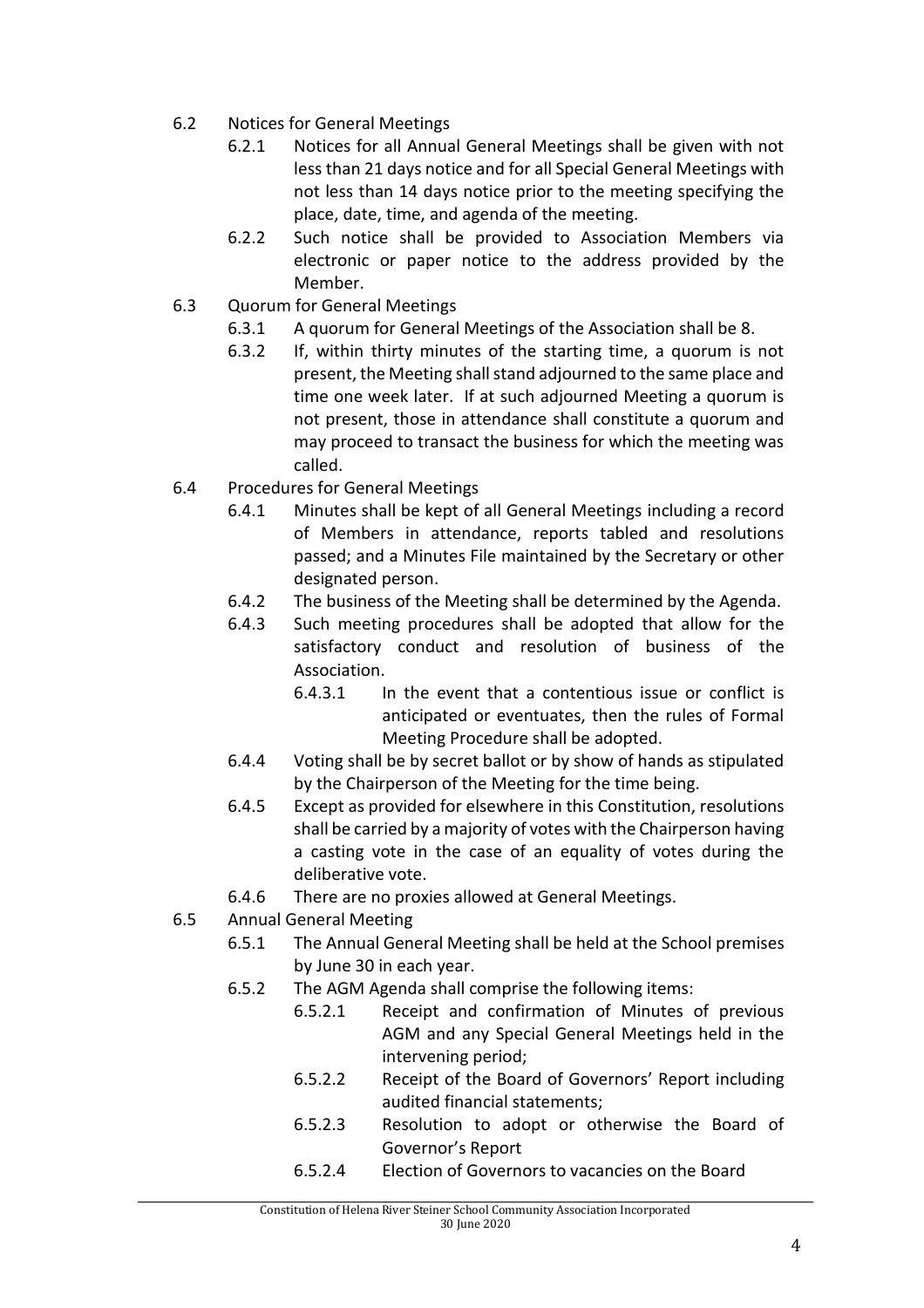- 6.5.2.5 Any other business that is described in the notice which convened the Annual General Meeting.
- 6.6 Special General Meetings
	- 6.6.1 A Special General Meeting of the Association may be called at any time, including immediately following an AGM,
		- 6.6.1.1 By direction of the Board of Governors to consider any business determined by the Board; or
		- 6.6.1.2 By the Secretary within twenty one (21) days after receipt by the Secretary of a written request signed by not less than 25% of the Members of the Association specifying the business to be transacted at such Meeting.
	- 6.6.2 Items of business may include:
		- 6.6.2.1 Amendments to the constitution;
		- 6.6.2.2 Business arising from items in the constitution; or
		- 6.6.2.3 Other business applicable to a General Meeting of the Association.

#### **7 Governance of the Association**

- 7.1 Governance of the Association will be the responsibility of the Board of Governors.
- 7.2 In the context of its responsibility for the governance of the Association, the Board of Governors shall perform the following functions:
	- 7.2.1 Set the broad direction and vision of the School;
	- 7.2.2 Undertake strategic planning for the School in consultation with the Leadership Team, including:
		- 7.2.2.1 Develop, monitor and review the objectives and targets of the strategic plan;
		- 7.2.2.2 Consider, approve, and monitor the leadership structure for day-to-day management of the School; and
		- 7.2.2.3 Consider, approve and monitor human resource and asset management plans;
	- 7.2.3 Oversee the development of policies and briefs necessary to ensure the objectives of the Association are met;
	- 7.2.4 Oversee and monitor the financial resources and budget of the Association;
	- 7.2.5 Oversee and monitor all statutory and regulatory compliance requirements.
	- 7.2.6 Appoint, employ and manage the Administrator/Principal.
	- 7.2.7 Assist the Administrator/Principal when necessary in day to day operations and management of incidents or crisis. In the event that the Administrator/Principal is no longer able to discharge the duties of their role the Board shall take responsibility of the management duties until a suitable replacement is appointed.
	- 7.2.8 Oversee and monitor the quality of the educational programmes provided by the school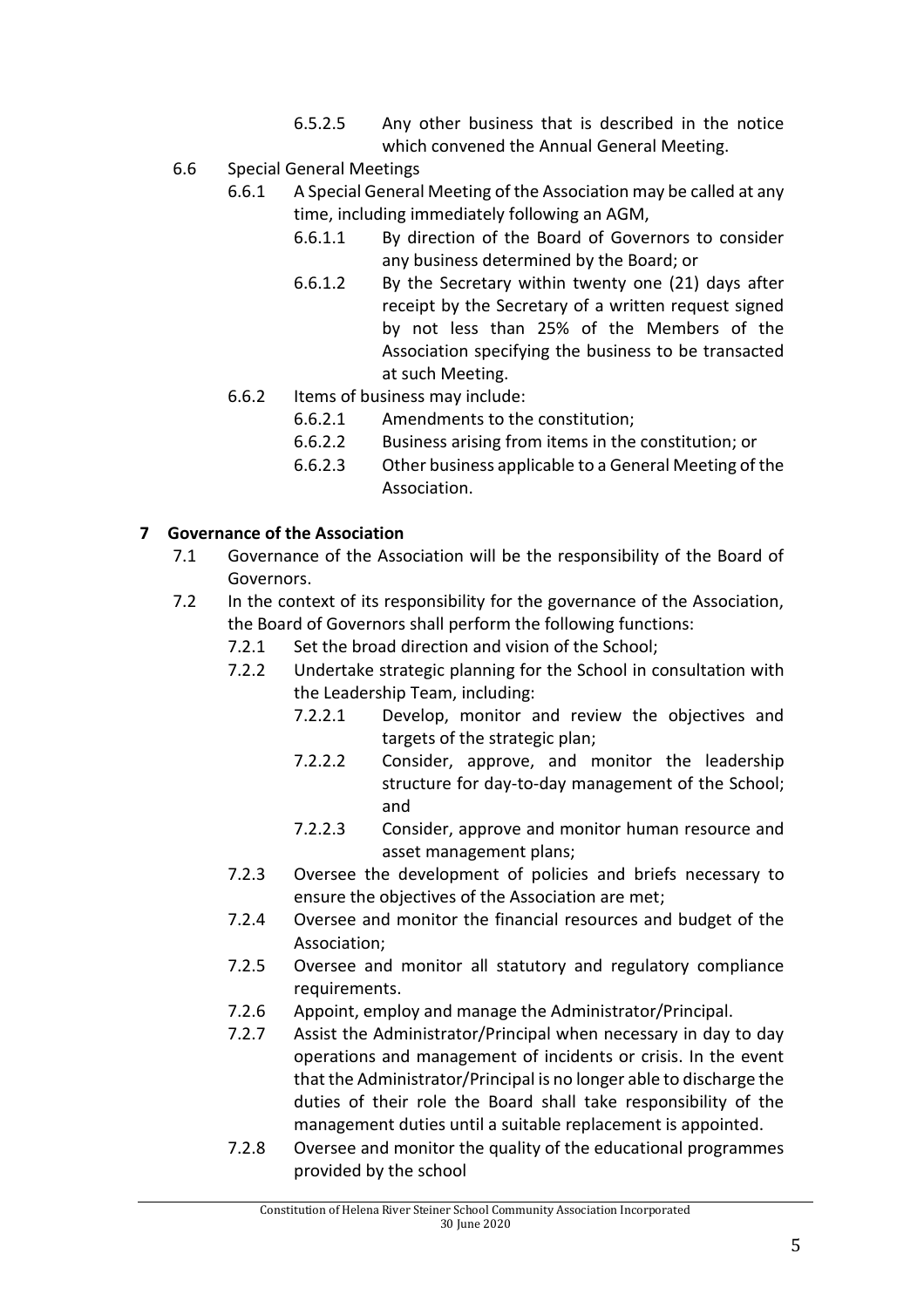- 7.3 Election to the Board of Governors:
	- 7.3.1 The Board of Governors shall be elected at the Annual General Meeting.
	- 7.3.2 The Board of Governors shall comprise a minimum of 5 and a maximum of 12 members with appropriate expertise being sought in the areas of:
		- 7.3.2.1 Waldorf/Steiner Education;
		- 7.3.2.2 Anthroposophy;
		- 7.3.2.3 School management;
		- 7.3.2.4 Financial Management;
		- 7.3.2.5 Law;
		- 7.3.2.6 Architecture/planning/property management;
		- 7.3.2.7 Human Resources/marketing/fund-raising.
	- 7.3.3 Preferably, a minimum of 2 Board Members would have expertise in Waldorf/Steiner education and/or Anthroposophy.
	- 7.3.4 Nominations for positions on the Board of Governors shall be in writing to the Secretary, providing details and evidence of expertise, a minimum of two weeks prior to the AGM.
	- 7.3.5 Board Members are elected to the Board of Governors for a period of two years. There is no limit to the number of times a Board Member may seek re-election.
	- 7.3.6 If four or more elected Board Members are due to retire on the same date, the Office Holders appointed per section 7.6 will automatically have their term extended from two years to three years.
- 7.4 Casual Vacancies on the Board of Governors:
	- 7.4.1 A casual vacancy may arise on the Board of Governors if a specific area of expertise is identified as being required or if a current Board Member:
		- 7.4.1.1 Resigns either verbally or in writing;
		- 7.4.1.2 Dies or becomes mentally incompetent;
		- 7.4.1.3 Becomes bankrupt;
		- 7.4.1.4 Is dismissed by the Board of Governors for a serious breach of conduct contrary to the objects of the Association by a resolution passed by at least two thirds of the remaining Board Members;
		- 7.4.1.5 Is dismissed by the Board of Governors for failing to attend three consecutive meetings without leave or accepted apology by a resolution passed by at least two thirds of the remaining Board Members.
		- 7.4.1.6 Is dismissed by a Special General Meeting of the Association for a serious breach of conduct contrary to the objects of the Association.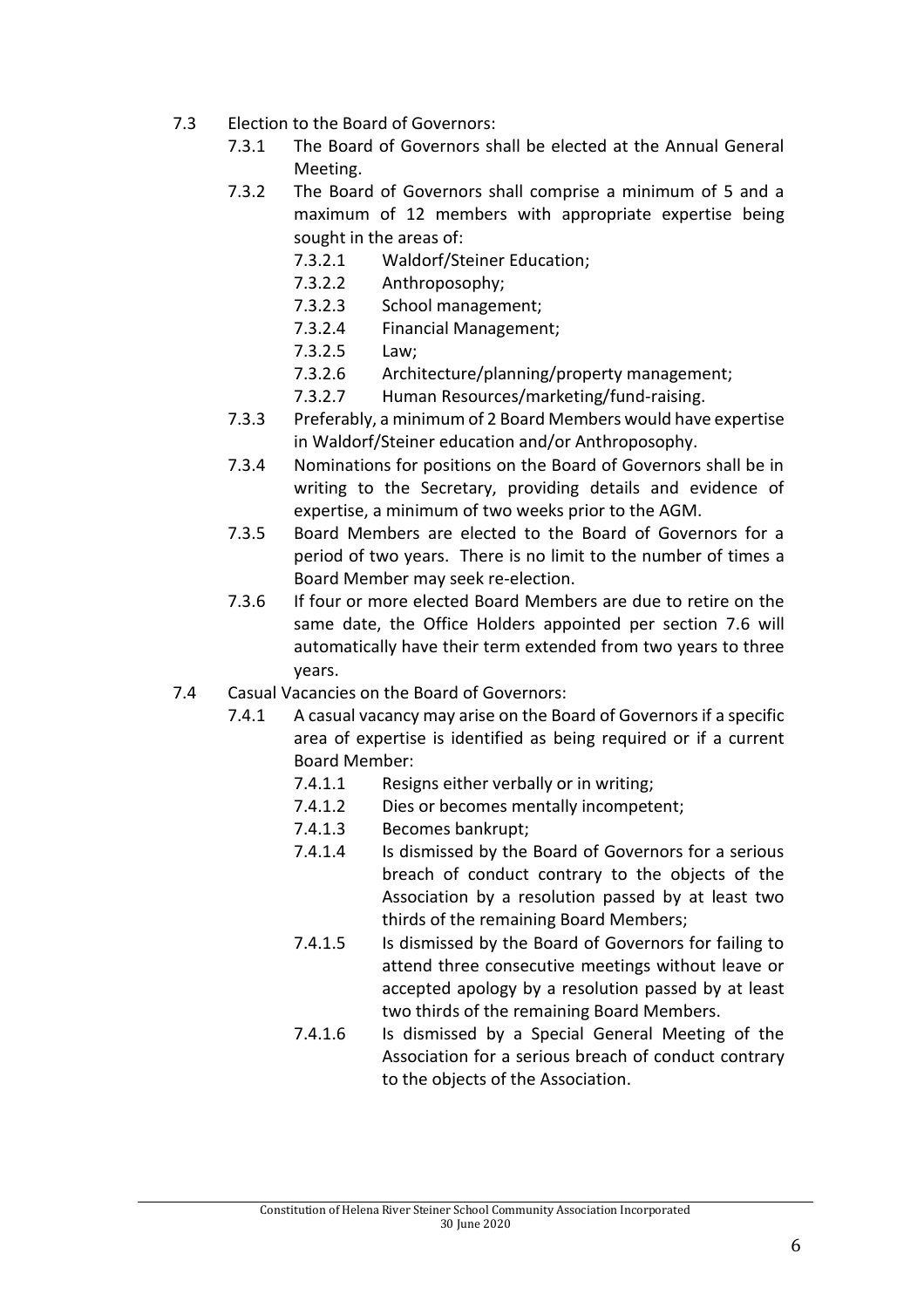- 7.4.2 If a casual vacancy arises on the Board of Governors, the Board may appoint a replacement Board Member to serve until the next Annual General Meeting by the prospective Board Member first becoming a Community Member of the Association; and then by a process of nomination, seconding, and election by a majority of all Board Members.
- 7.5 Meetings of the Board of Governors:
	- 7.5.1 The Board of Governors shall meet at least eight times per year at times and places agreed by its members;
		- 7.5.1.1 Board Members may request that an additional Board meeting be called by providing a written request to the Secretary outlining the reason(s) for the meeting and a proposal to be discussed;
		- 7.5.1.2 Board members are to be given at least 48 hours notice of any meeting.
	- 7.5.2 Designated member(s) of the School's Leadership Team (maximum three) shall attend the meetings as ex-officio members without voting rights;
	- 7.5.3 A quorum for Board meetings shall be at least half of the elected Board Members;
	- 7.5.4 Meeting procedure shall be decided by the Board at the first meeting after the Annual General Meeting, including provisions for meeting and/or decision-making by electronic means;
	- 7.5.5 The business of Board meetings shall be all matters that ensure that the functions of the Board of Governors outlined in 7.2 are properly performed;
	- 7.5.6 The Agenda shall be prepared by the Chairperson and Secretary;
		- 7.5.6.1 Board Members and Members of the Association may submit items for inclusion on the Agenda.
		- 7.5.6.2 Such items should be in the form of a written proposal to the Secretary;
		- 7.5.6.3 Such items should be included on the Agenda of the next meeting of the Board as far as is practicable;
		- 7.5.6.4 A Member of the Association may address the Board on the subject of any written proposal s/he has submitted;
	- 7.5.7 The designated member(s) of the School's Leadership Team shall provide a comprehensive report to each meeting of the Board of Governors to enable the Board to properly perform its functions;
	- 7.5.8 Minutes shall be kept of all meetings of the Board of Governors, and a Minutes File maintained by the Secretary or other designated person;
	- 7.5.9 Minutes must record the following:
		- 7.5.9.1 The names of the Board members present at the meeting.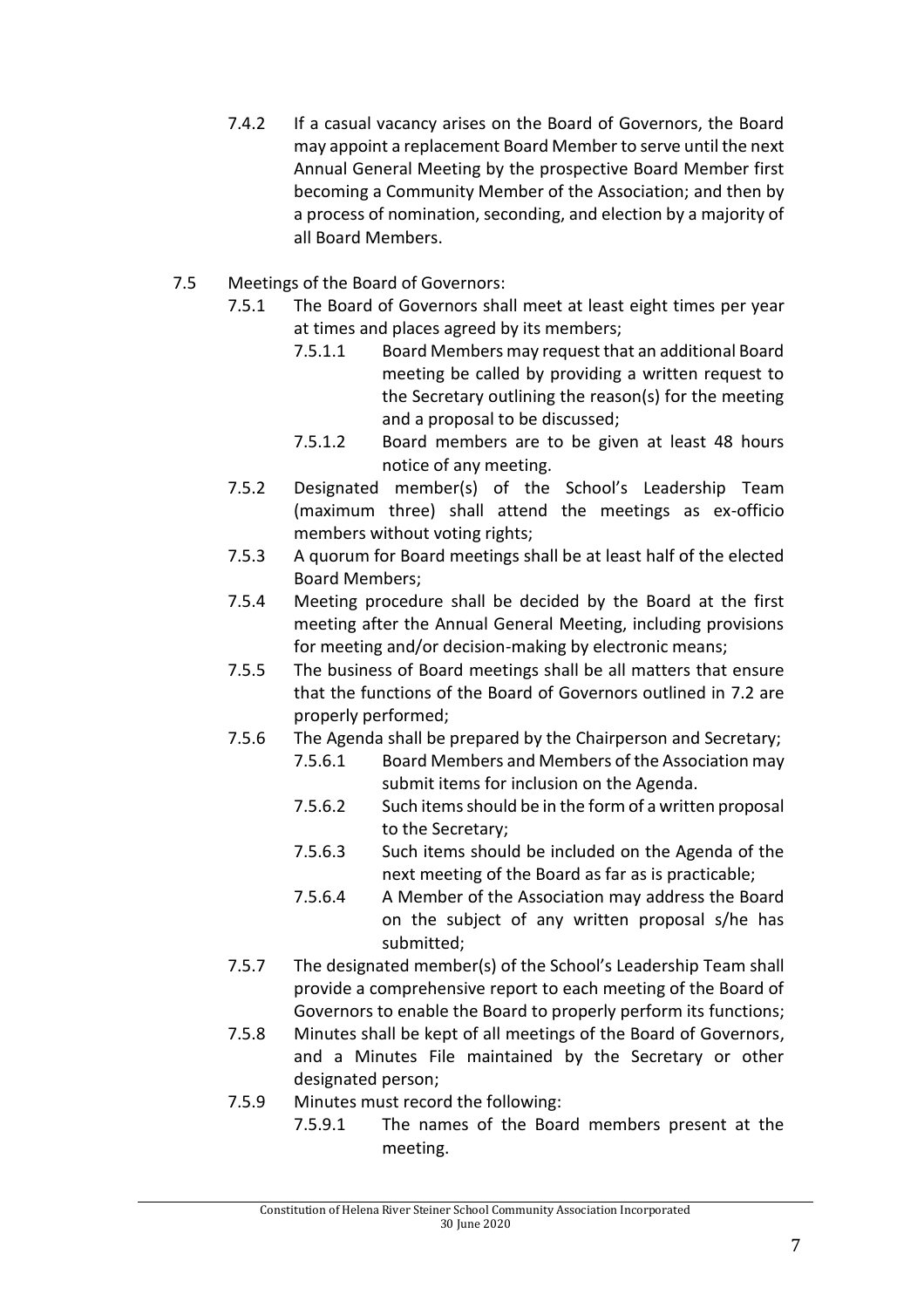- 7.5.9.2 The names of any persons attending the meeting by invitation.
- 7.5.9.3 The business considered at the meeting.
- 7.5.9.4 Any motion on which a vote is taken at the meeting and the result of the vote.
- 7.5.10 The minutes must be confirmed at a subsequent meeting, by the members present at the original meeting;
- 7.5.11 The minutes may not be disclosed to any person other than a board member (elected or ex-officio) without the written authority of the Board;
- 7.5.12 An extraordinary meeting of the Board of Governors can be called by any member of the Board, including ex-officio, by making a written request to the Chairperson or Secretary outlining the reason for the meeting and a proposal for consideration. Such meeting shall be called as soon as is reasonably practicable.
- 7.6 Board of Governors Office Holders:
	- 7.6.1 Office Holders to the following positions shall be appointed for the year by the Board of Governors at the first meeting after the AGM:
		- 7.6.1.1 Chairperson
		- 7.6.1.2 Treasurer
		- 7.6.1.3 Secretary
	- 7.6.2 Office Holders shall be appointed by a process of nomination, seconding, and election by a majority of all Board Members present and/or by proxy.
	- 7.6.3 Ex-officio Board Members may not be appointed as Office Holders.
	- 7.6.4 There is no limit to the number of times a Board Member may serve as a particular Office Holder.
	- 7.6.5 An Office Holder may be removed from his/her office by a resolution passed by at least two thirds of the remaining Board Members.
	- 7.6.6 In the event of any Office falling vacant, the position shall be filled as soon as practicable by the usual process outlined in section 7.6.2.
- 7.7 Duties of Office Holders: shall include but not be limited to:
	- 7.7.1 Chairperson:
		- 7.7.1.1 Chairing Board meetings and General meetings except that in the absence of the Chairperson or at the request of the Chairperson or of a majority of the meeting another Member may be elected as meeting Chairperson;
		- 7.7.1.2 Together with the Secretary, preparing the agenda for Board and General meetings;
		- 7.7.1.3 Undertaking all tasks and responsibilities specifically mentioned in the Constitution;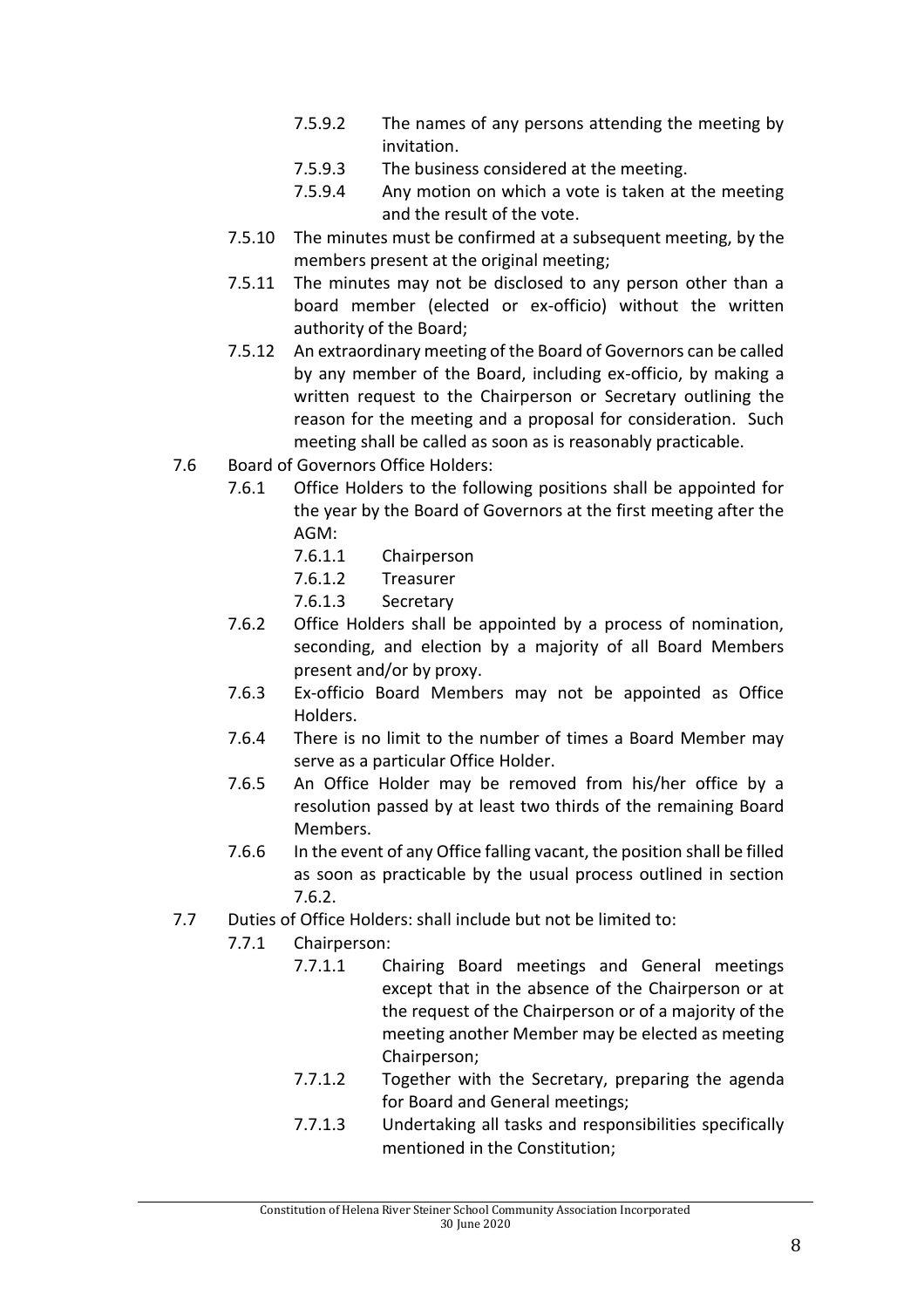7.7.1.4 Developing and maintaining a sound working relationship with the Leadership Team.

#### 7.7.2 Secretary:

- 7.7.2.1 Undertaking all tasks specifically mentioned in the Constitution including giving notice of meetings, and causing minutes, records and registers to be kept;
- 7.7.2.2 Management of all correspondence to the Board of Governors.
- 7.7.3 Treasurer:
	- 7.7.3.1 Overseeing the correct collection and receipt of all monies to the Association, payment of monies owed and keeping of books of account;
	- 7.7.3.2 Ensuring the presentation of accurate financial reports to each meeting of the Board of Governors;
	- 7.7.3.3 Overseeing the preparation and compilation of the Annual Balance Sheet and Profit and Loss Statement to the AGM;
	- 7.7.3.4 Ensuring that the auditing of the financial records occurs annually;
	- 7.7.3.5 Developing and maintaining a sound working relationship with any person employed in the role of Bursar or equivalent.

#### **8 Management of the School**

- 8.1 The day-to-day management of the School shall be vested in the leadership structure considered, approved and monitored by the Board of Governors per section 2.1.13, "Leadership Team".
- 8.2 The Leadership Team is answerable to the Board of Governors for providing educational leadership in the School, implementing the Strategic Plan, administering the day-to-day running of the School, and for other general responsibilities associated with running a school.
- 8.3 The Leadership Team shall:
	- 8.3.1 Be responsible for the day-to-day running of the School;
	- 8.3.2 Implement the educational plans and school policies;
	- 8.3.3 Be responsible for the financial, physical and human resource management of the School;
	- 8.3.4 Be responsible for the recruitment, engagement, development, discipline and dismissal of all school staff;
	- 8.3.5 Provide accurate and timely reports, information and advice relevant to the function of the Board of Governors at each meeting of the Board of Governors;
	- 8.3.6 Provide an up-to-date report of the School's financial position at each meeting of the Board of Governors;
	- 8.3.7 Report to the Board of Governors on improvements in student learning, care, training and participation outcomes;
	- 8.3.8 Contribute to the formulation of the agenda of meetings of the Board of Governors.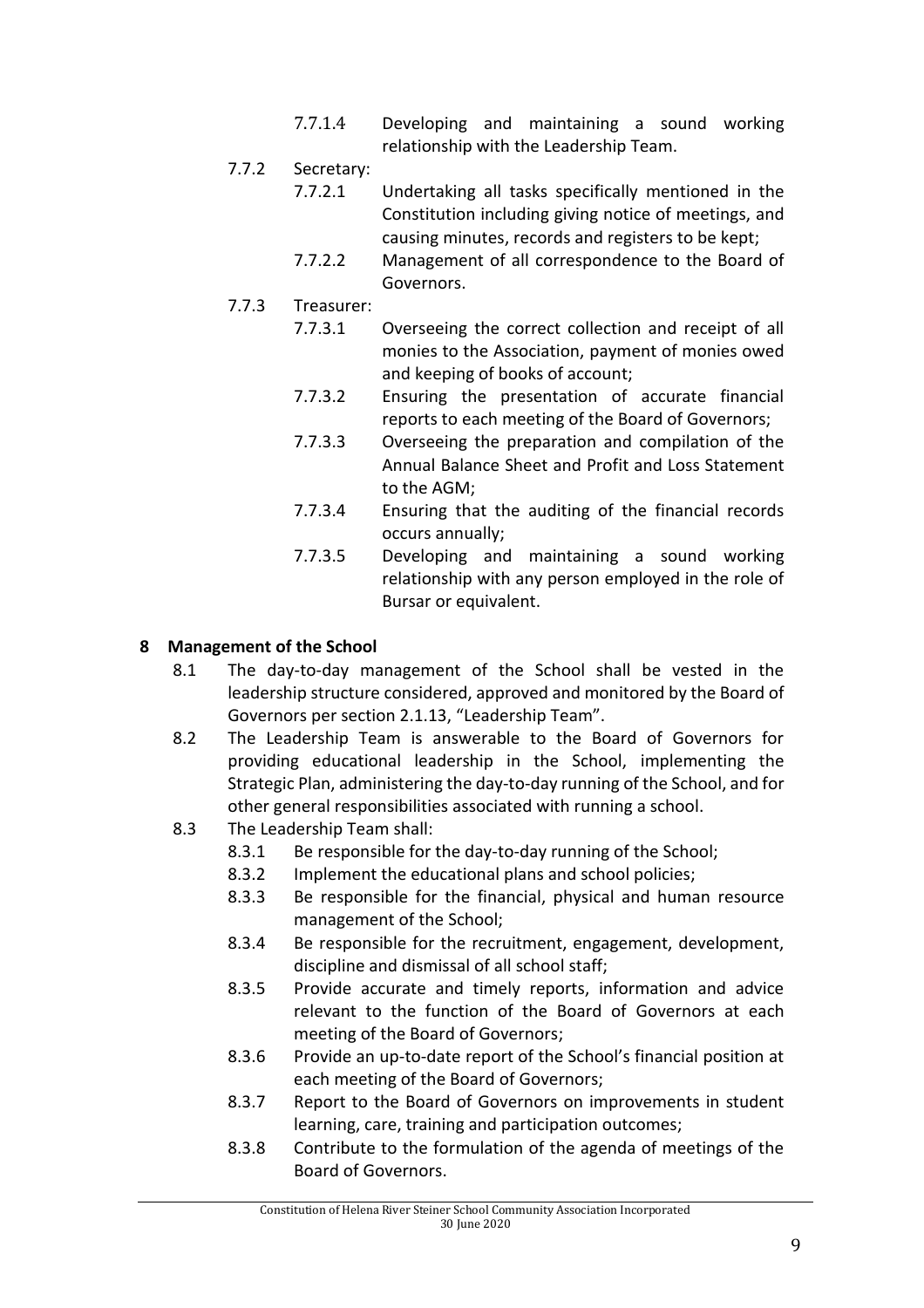- 8.3.9 Contribute to the development by the Board of Governors of the Strategic Plan for the School by providing recommendations and progress reports relating to:
	- 8.3.9.1 Objectives and targets of the strategic plan;
	- 8.3.9.2 The leadership structure for day-to-day management of the School; and
	- 8.3.9.3 Human resource and asset management plans;

#### **9 Administration**

- 9.1 Record Keeping
	- 9.1.1 The following records must be properly maintained in a secure place determined by the Board of Governors:
		- 9.1.1.1 Register of Members;
		- 9.1.1.2 Minutes of all General Meetings;
		- 9.1.1.3 Minutes of all meetings of the Board of Governors.
	- 9.1.2 Written financial records in relation to the business of the Association must be kept in accordance with the requirements of the Act.
	- 9.1.3 Any member of the Association, upon written request to the Secretary, may view:
		- 9.1.3.1 The constitution of the Association;
		- 9.1.3.2 Minutes of any General Meeting;
		- 9.1.3.3 The register of Members;
		- 9.1.3.4 The register of Office Bearers;
		- 9.1.3.5 Any other records as agreed by the Board of Governors.
- 9.2 Financial Year
	- The Association shall use a calendar year from January 1 to December 31.
- 9.3 Auditor
	- 9.3.1 The Board of Governors must cause the financial records of the Association to be audited annually in accordance with the requirements of the Act
- 9.4 Common Seal
	- 9.4.1 The Association shall have a Common Seal to be kept secure in a place determined by the Board of Governors.
	- 9.4.2 The Common Seal of the Association shall only be affixed to any contract or document by resolution of the Board of Governors.
	- 9.4.3 The affixing of the Common Seal must be attested by either two Office Holders or one Office Holder and one member of the Leadership Team.

#### **10 Building Fund**

10.1 The Building Fund is a Public Fund. Parents, guardians and the general public can make contributions to it.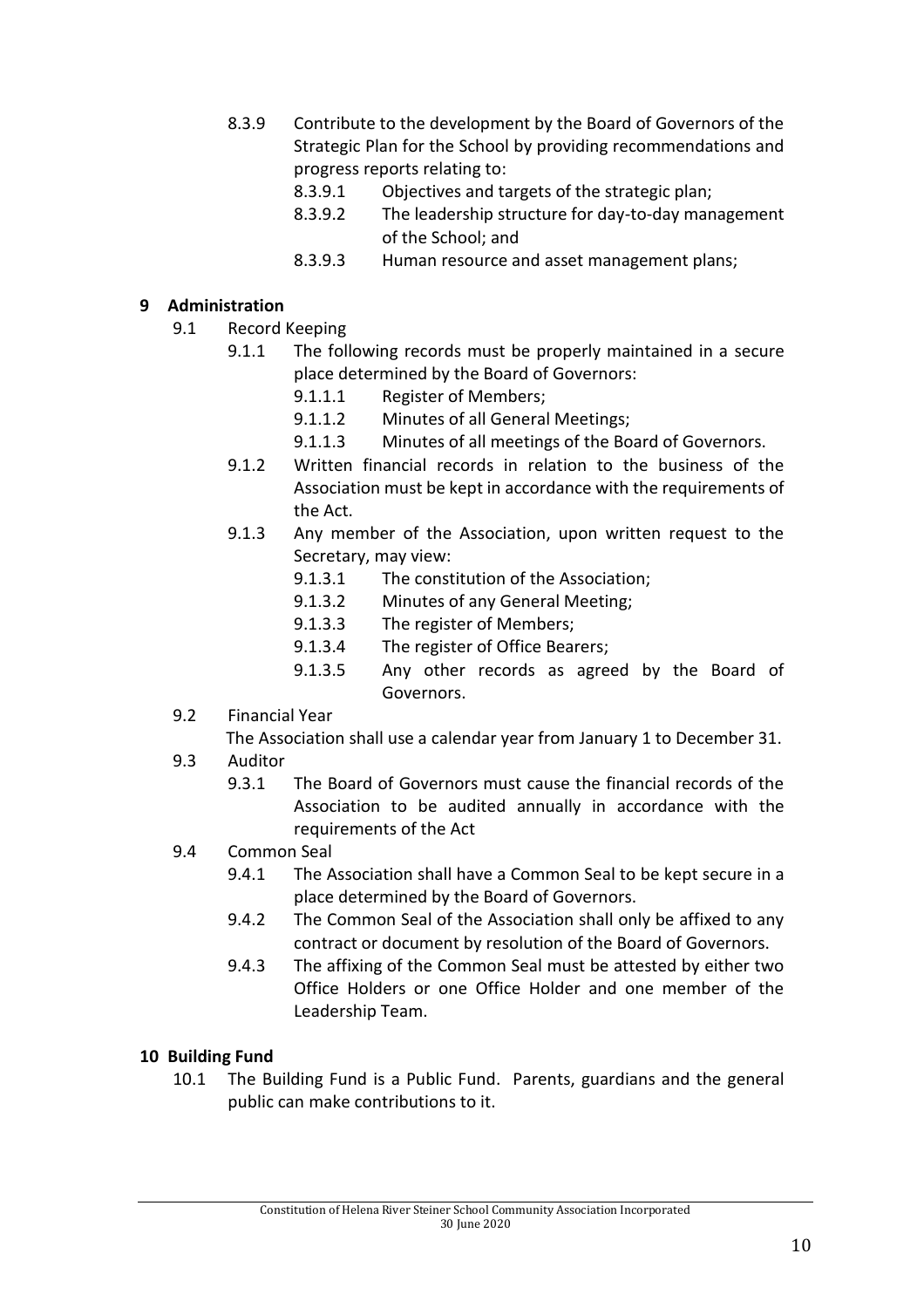- 10.2 A separate bank account solely for the purpose of building fund (named as Building Fund Account) is to be maintained. All the building related contributions are to be credited to it. The Building Fund is to be solely used for the purpose of acquisition, construction or maintenance of the school building.
- 10.3 If the Building Fund or School is wound up or if the endorsement (if any) of the Building Fund as a deductible gift recipient for the operation of the Building Fund is revoked, any surplus of the Building Fund remaining after the payment of liabilities attributable to it, shall be transferred to a charity (fund, authority or institution) with a similar charitable purpose to which income tax-deductible gifts can be made.

# **11 Constitution**

- 11.1 This constitution may be amended or repealed by a special resolution of at least two thirds of Members of the Association present and voting at a properly advised and constituted Special General Meeting.
- 11.2 The decision of the Board of Governors on the interpretation of this Constitution and any By-Laws made hereunder shall be conclusive and binding on all Members unless and until the same shall be over-ruled by a Special General Meeting called for that purpose.

# **12 Commencement of Rules and Transitional Arrangements**

- 12.1 These rules will come into effect forthwith upon being adopted at a Special General Meeting called for the purpose by the Helena River Steiner School Community Association and thereby replace that Association and its constitution.
- 12.2 All policies and procedures relevant to the operation of the School will remain valid and operational until such time that the newly formed Board of Governors makes changes or introduces new policies and procedures.

# **13 Dispute resolution**

- 13.1 The grievance procedure in this clause applies to any disputes that arise between two or more parties who are part of the School Community (collectively referred to as, the "Parties to the Dispute").
- 13.2 The Parties to the Dispute must meet to discuss the matter that is in dispute between them and try to resolve it within 14 days from the date on which Dispute has first come to the attention of all of those parties (the "Initial Meeting").
- 13.3 If the Parties to the Dispute are unable to resolve the Dispute at the Initial Meeting for any reason [including because the Parties to the Dispute cannot agree on arrangements to hold the Initial Meeting within the fourteen 14 day period, or because one or more of those parties fails to attend the Initial Meeting at a time and place that has been agreed], then the Parties to the Dispute must hold a meeting in the presence of a mediator within twenty 28 after the Dispute has come to the attention of all of those parties (the "Mediated Meeting").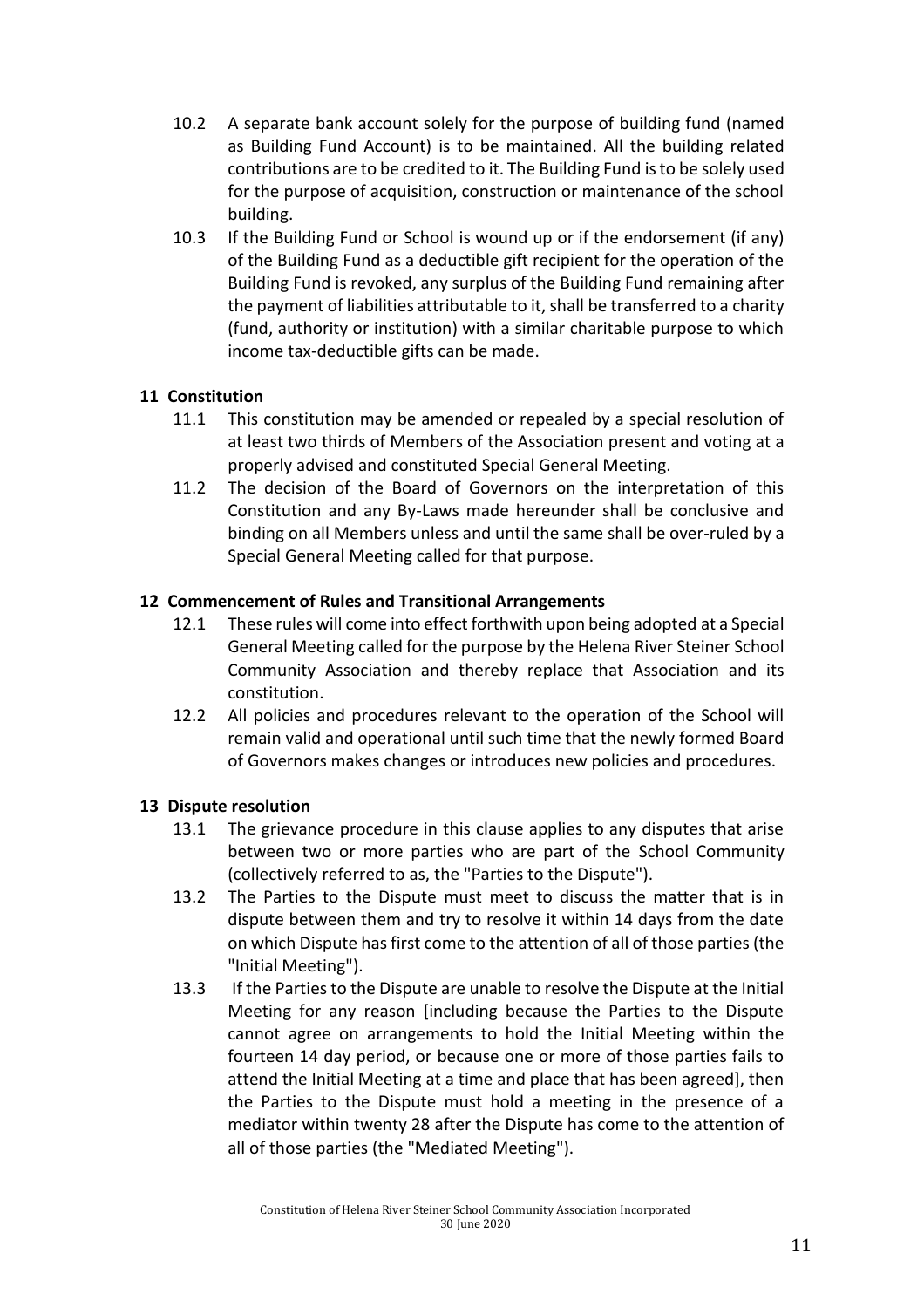- 13.4 The Parties to the Dispute must, in good faith, use all reasonable efforts to resolve the Dispute at the Initial Meeting and at the Mediated Meeting.
- 13.5 The Parties to the Dispute must try to agree on the person who is to act as the mediator at the Mediated Meeting (the "Mediator"). However, the Mediator cannot be one of the Parties to the Dispute.
- 13.6 If the Parties to the Dispute cannot agree on the person who is to act as the Mediator, and if the majority of Board Members are not Parties to the Dispute, then the Mediator must be a person appointed by the Board of Governors. Any Board Member who is one of the Parties to the Dispute may not participate in, or vote in, or observe, the deliberations of Board of Governors which appoint the Mediator in accordance with this subclause.
- 13.7 If the Parties to the Dispute cannot agree on the person who is to act as the Mediator, and if the majority of Board Members are Parties to the Dispute, then the Mediator will be nominated by:
	- 13.7.1 the Chief Executive Officer of Steiner Education Australia;
	- 13.7.2 if that appointment cannot be made expeditiously, then the Chairperson of Steiner Education Australia; or
	- 13.7.3 if that appointment cannot be made expeditiously, then the senior officer of Steiner Education Australia.
- 13.8 The Mediator, in conducting the mediation, must:
	- 13.8.1 Give each of the Parties to the Dispute every opportunity to be heard during the mediation process;
	- 13.8.2 Allow each of the Parties to the Dispute to properly consider any written statement that is submitted by any of the other Parties to the Dispute; and
	- 13.8.3 Ensure that natural justice is accorded to each of the Parties to the Dispute throughout the mediation process.
- 13.9 The Mediator cannot determine the Dispute and must not purport to do so.
- 13.10 The Initial Meeting and the Mediated Meeting must both be conducted on the basis that they are confidential and without prejudice to the legal rights of each of the Parties to the Dispute. However, if the Parties to the Dispute reach an agreement which resolves the Dispute during such a meeting, then, when that meeting is being concluded, those parties may also agree to be legally bound by that agreement. If the Parties to the Dispute intend to be legally bound by such an agreement, then they should seek to immediately record that agreement in writing (including the fact that they intend to be bound by that agreement), to each sign copies of that document and to exchange those signed copies.
- 13.11 If the Mediated Meeting does not result in the Dispute being resolved, then each of the Parties to the Dispute may seek to resolve or determine the Dispute in accordance with any other procedure that is legally available to them.